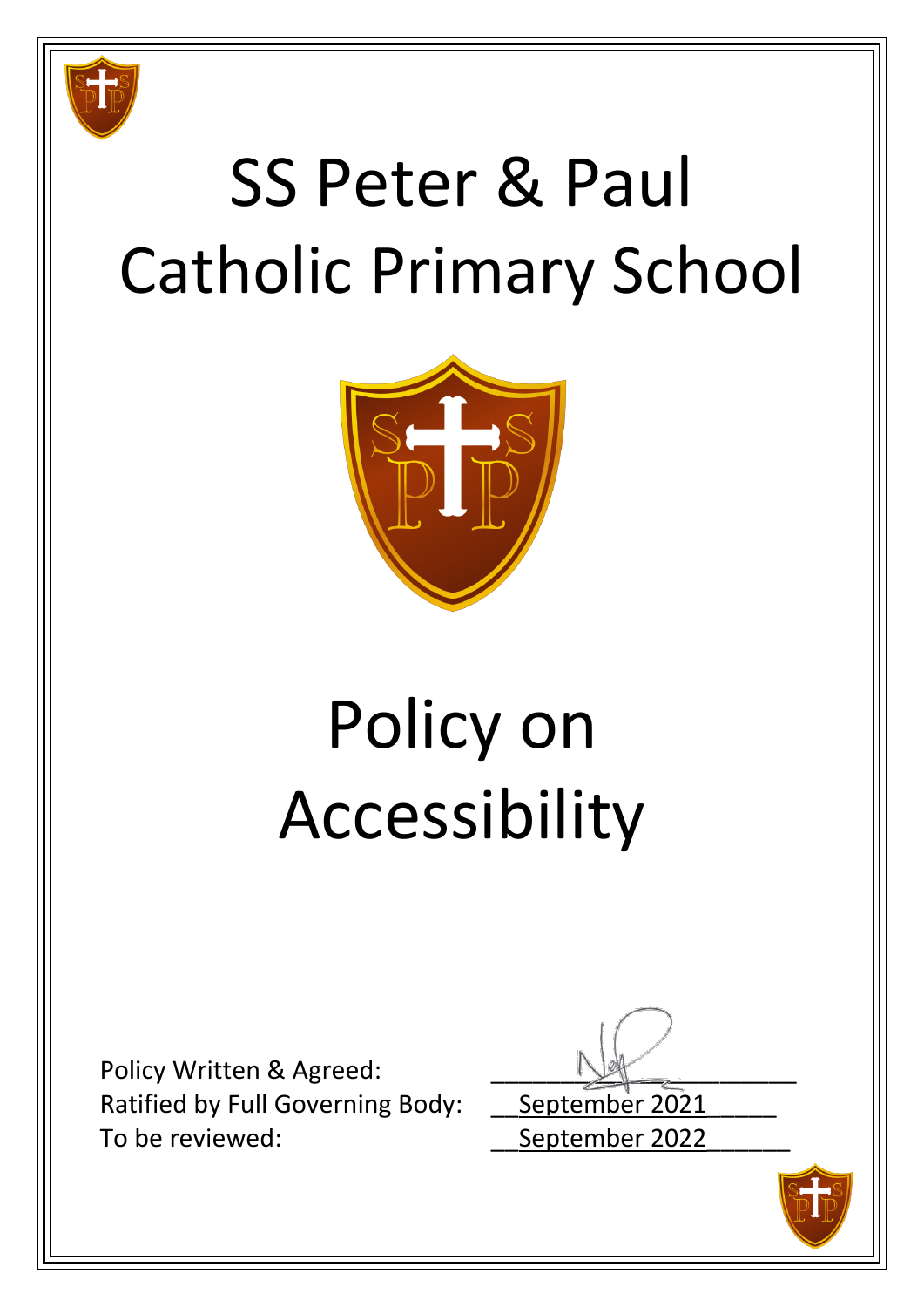### **SS Peter & Paul Whole School Policy on Accessibility**

This Accessibility policy:-

- is based on guidance in the Equality Act  $-2010$
- reflects the consensus of opinion of the whole staff;
- was discussed, written and agreed by the whole staff;
- has been approved by the Governing body.

The implementation and ownership of this policy is the responsibility of the whole staff.

The overall accountability and effectiveness of the policy will be the responsibility of the Head Teacher, Senior Leadership Team and SENCo.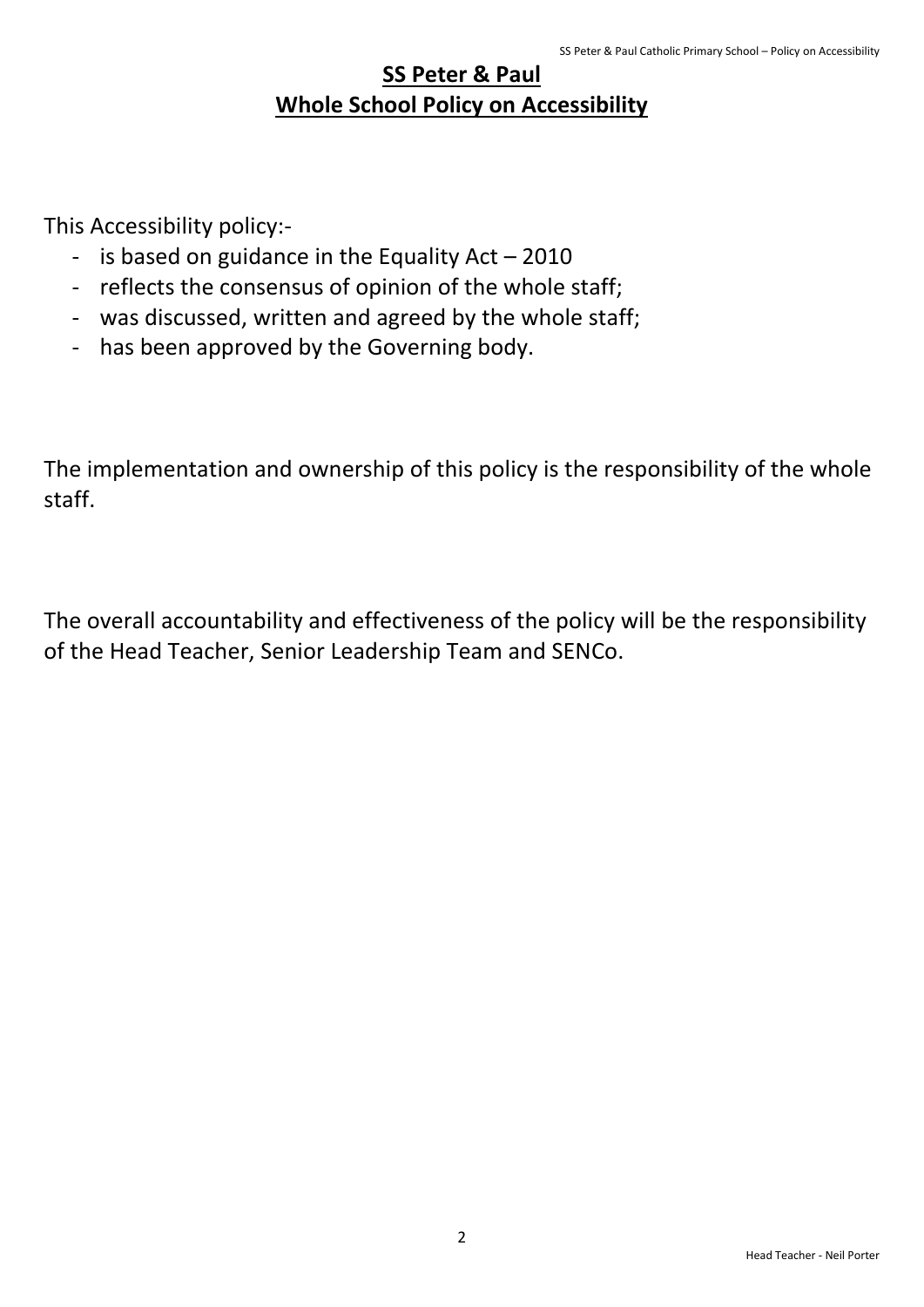At SS Peter & Paul Catholic Primary School we take a professional and pro-active approach to Accessibility and we are committed to keeping our children safe both in and out of School, ensuring they have equal access to our school curriculum regardless of any special educational need or disability. As a Catholic school we regard every individual as unique and special in God's family.

#### **1.0 INTRODUCTION**

This plan outlines the proposals of the governing body of SS Peter & Paul to increase access to education for pupils with disabilities in the three areas required by the planning duties in the Equality Act 2010. These include:

- Increasing the extent to which pupils with disabilities can participate in the school curriculum.
- Improving the environment of the school to increase the extent to which pupils with disabilities can take advantage of education and associated services.
- Improving information delivery to pupils with disabilities which is readily available to other pupils.

The above procedures will be delivered within a reasonable time, and in ways which are determined after taking into account the pupil's disabilities and the views of the parents/carers and pupil.

In the preparation of an accessibility strategy, the LA must have regard to the need to allocate adequate resources in the implementation of the strategy.

The governing body also recognises its responsibilities towards employees with disabilities and will:

- Monitor recruitment procedures to ensure that persons with disabilities are provided with equal opportunities.
- Provide appropriate support and provision for employees with disabilities to ensure that they can carry out their work effectively without barriers.
- Undertake reasonable adjustments to enable staff to access the workplace.

The plan will be resourced, implemented, reviewed and revised in consultation with the:

- Parents of pupils
- Head Teacher and other relevant members of staff including the SENCo
- **•** Governors
- External partners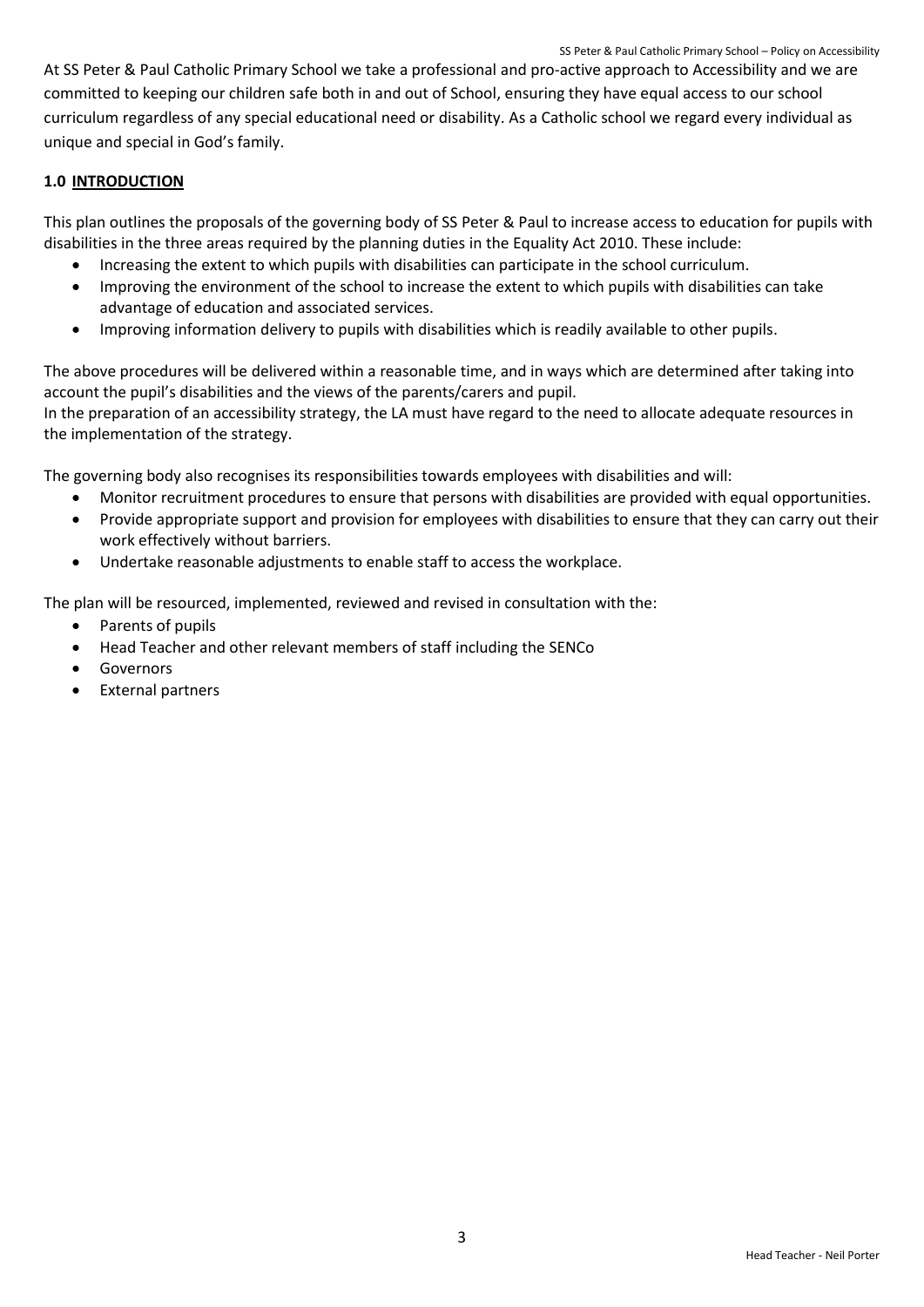#### **Planning Duty 1: Curriculum**

Governing bodies should undertake an audit of the extent to which pupils with disabilities can access the curriculum on an equal basis with their peers. Short, medium and long term action should then be identified to address specific gaps and improve access. All procedures will be carried out in a reasonable time, and after taking into account pupils' disabilities and the preferences of themselves or their parents/carers.

| <b>Priority</b>     | <b>Strategy / Action</b>                      | Lead             | <b>Time</b> | <b>Success criteria</b>   | <b>Review</b> |
|---------------------|-----------------------------------------------|------------------|-------------|---------------------------|---------------|
| <b>Training for</b> | Audit of staff training                       | Head Teacher/    | Autumn      | Increased access to the   | Spring term   |
| teachers on         | requirements.                                 | SLT /SENCO / all | term 2021   | curriculum.               | 2022          |
| differentiating     | Audit of curriculum                           | teaching staff   |             | Needs of all learners are |               |
| the curriculum      | Information for                               |                  |             | met within reasonable     |               |
| to develop          | teachers on                                   |                  |             | adjustments.              |               |
| inclusive           | differentiating and                           |                  |             | Lesson observations       |               |
| quality first       | personalising the                             |                  |             | demonstrate that all      |               |
| teaching.           | curriculum for pupils                         |                  |             | children make progress    |               |
|                     | with additional needs.                        |                  |             | within lessons.           |               |
| Appropriate         | Reasonable                                    | <b>SENCO</b>     | Autumn      | Increased access to the   | Spring 2022   |
| use of              | adjustments in the                            |                  | term 2021   | curriculum.               |               |
| specialist          | classroom checklist to                        |                  |             |                           |               |
| equipment to        | be shared with staff in                       |                  |             | Need of all learners are  |               |
| benefit             | a staff meeting.                              |                  |             | met.                      |               |
| individual          | Commit to provide                             |                  |             |                           |               |
| pupils and staff    | appropriate ICT                               |                  |             |                           |               |
|                     | resources to meet                             |                  |             |                           |               |
|                     | pupil needs.                                  |                  |             |                           |               |
| Develop as an       | New staff to complete                         | SENCO / CAT      | Autumn      | Increased access to the   | Autumn        |
| Autism friendly     | Autism Tier 1 training.                       | Team/Ed          | 2021        | curriculum for pupils     | 2021          |
| school              |                                               | Psych/Teaching   |             | with Autism.              |               |
|                     | Staff to complete                             | Assistant.       |             | Autism audit              |               |
|                     | online Sensory                                |                  |             | demonstrates that         |               |
|                     | processing training.                          |                  |             | classroom practice is     |               |
|                     |                                               |                  |             | adapted to meet the       |               |
|                     | A named Teaching                              |                  |             | needs of children with    |               |
|                     | assistant to have Tier 2                      |                  |             | Autism.                   |               |
|                     | Autism training.                              |                  |             |                           |               |
|                     |                                               |                  |             |                           |               |
|                     | SENCo to have Tier 3                          |                  |             |                           |               |
|                     | training.                                     |                  |             |                           |               |
|                     |                                               |                  |             |                           |               |
|                     | Staff training on                             |                  |             |                           |               |
|                     | Attachment                                    |                  |             |                           |               |
|                     |                                               |                  |             |                           |               |
|                     | Use of appropriate                            |                  |             |                           |               |
|                     | resources to support<br>children with Autism. |                  |             |                           |               |
|                     |                                               |                  |             |                           |               |
|                     | Sensory Room                                  |                  |             |                           |               |
|                     | development and                               |                  |             |                           |               |
|                     | programme.                                    |                  |             |                           |               |
| Parental and        | Questionnaires /                              | SENCO            | Ongoing     | Feedback used to          | Summer        |
| pupil feedback.     | consultation with                             |                  |             | inform future priorities  | 2022          |
|                     | parents of pupils with                        |                  |             | and school                |               |
|                     | <b>SEND</b>                                   |                  |             | improvement.              |               |
|                     |                                               |                  |             |                           |               |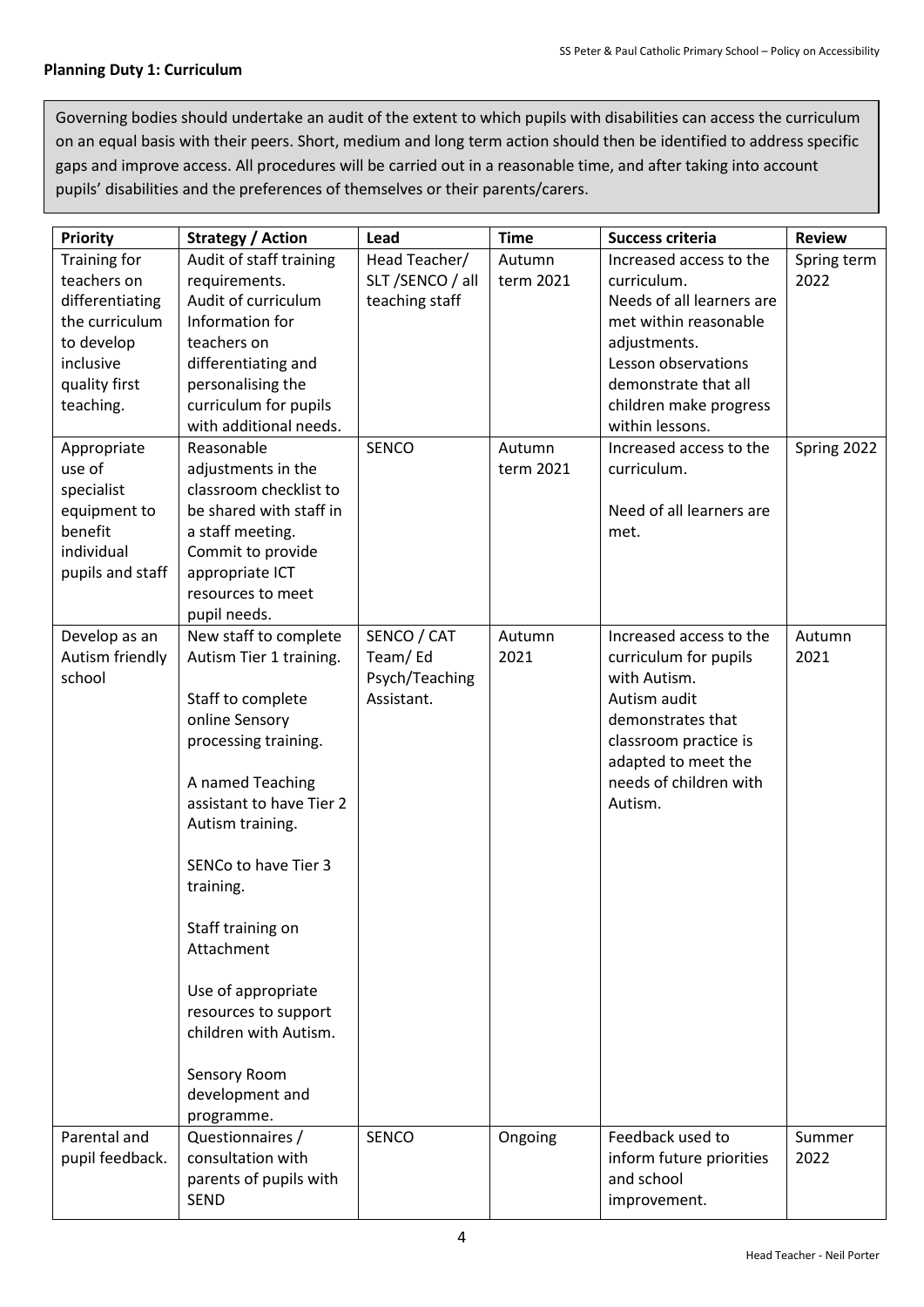| <b>Priority</b>     | Strategy /        | Lead                  | <b>Time</b> | <b>Success Criteria</b> | <b>Review</b> |
|---------------------|-------------------|-----------------------|-------------|-------------------------|---------------|
|                     | <b>Action</b>     |                       |             |                         |               |
| For management to   | Audit of physical | SENCO/SLT/            | Autumn 2021 | The school will be      | Summer 2022   |
| investigate whether | environment       | <b>Building</b>       |             | aware of accessibility  |               |
| the school's        |                   | <b>Services</b>       |             | gaps to its physical    |               |
| physical            |                   | Supervisors.          |             | environment, and will   |               |
| environment is      |                   |                       |             | make a plan to          |               |
| accessible.         |                   |                       |             | address them.           |               |
| Improvements to     | Maintenance of    | <b>Head Teacher</b>   | Autumn 2021 | Hazards highlighted to  | Spring 2022   |
| be made to aid      | external ramps.   | <b>Building</b>       |             | increase safety for     |               |
| those with a visual | Improved          | <b>Services</b>       |             | visually impaired       |               |
| impairment.         | lighting          | Supervisors.          |             | people.                 |               |
|                     | Manhole covers    | Governors             |             | All areas are           |               |
|                     | to be             | Finance               |             | monitored and           |               |
|                     | highlighted in    | Committee.            |             | maintained.             |               |
|                     | yellow / non-slip |                       |             |                         |               |
|                     | paint.            |                       |             |                         |               |
| To maintain safe    | Ensure            | <b>Building</b>       | Ongoing     | More independent        | Summer 2022   |
| access around the   | pathways are      | <b>Services</b>       |             | access for pupils with  |               |
| exterior of the     | kept clear of     | Supervisors.          |             | an impairment or        |               |
| school.             | vegetation and    |                       |             | disability.             |               |
|                     | obstructions.     |                       |             |                         |               |
| Improvement to aid  | Maintenance of    | <b>Building</b>       | Ongoing     | More independent        | Summer 2022   |
| access for those    | handrails and     | <b>Services</b>       |             | access for pupils with  |               |
| with an             | ramps.            | Supervisors.          |             | an impairment or        |               |
| impairment.         | Braille signs on  | <b>SENCO</b>          |             | disability.             |               |
|                     | doors/            |                       |             |                         |               |
|                     | equipment         |                       |             |                         |               |
|                     | where             |                       |             |                         |               |
|                     | appropriate.      |                       |             |                         |               |
| Outdoor sensory     | Develop Peace     | <b>Teaching staff</b> | Ongoing     | Outside areas           | Summer 2022   |
| provision.          | garden and        | Grounds               |             |                         |               |
|                     | sensory garden    | maintenance           |             |                         |               |
|                     | area in terms of  | <b>Head Teacher</b>   |             |                         |               |
|                     | seating and       |                       |             |                         |               |
|                     | sensory           |                       |             |                         |               |
|                     | stimulation.      |                       |             |                         |               |